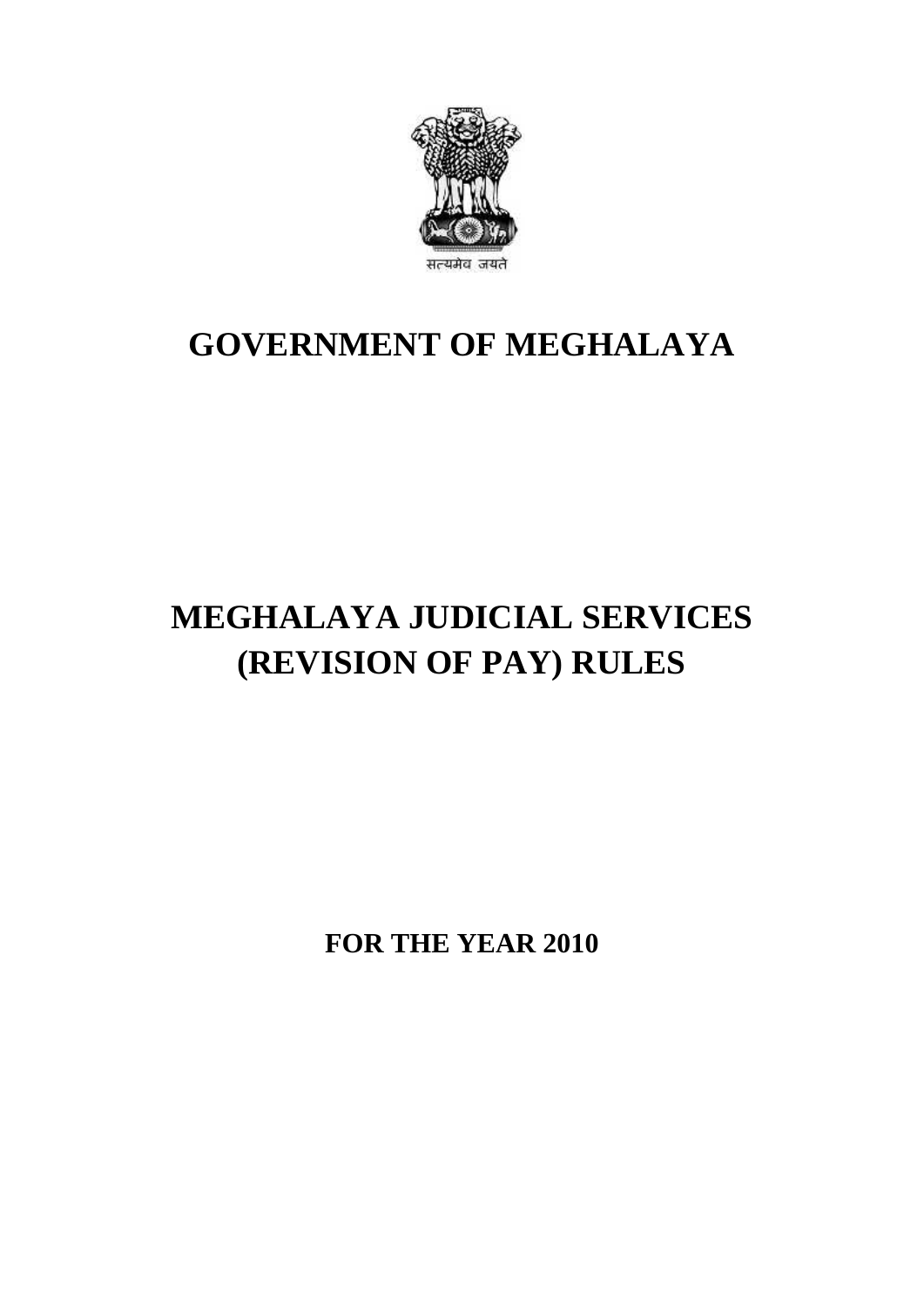#### **The 31st August, 2010**

**No. LJ (A) 272/78/PT/83**-The services of Dr. (Mrs) Shahnaaz Rahman, Advocate, as the Additional Govt. Advocate, Meghalaya, at the Principal seat of the Guahati High Court, at Guahati stands terminated with immediate effect.

> L. M. SANGMA, Secretary to the Govt. of Meghalaya, Law Department.

The 2<sup>nd</sup> September, 2010.

**No. LJ (A) 36/98/PT III/391**-Whereas the Hon'ble Supreme Court of India has passed a judgement on  $4^{th}$  May, 2010 in I.A No. 244 in W.P.(C) No. 1022 of 1989;

And whereas, the Government of Meghalaya in compliance of the Judgement of the Hon'ble Supreme Court has decided to implement the recommendation on pay scale made by one man Commission by Justice. E. Padmanabhan (Retd);

Now therefore, in exercise of the powers conferred by the proviso to Article 307 of And whereas, the Government of Meghalaya in compliance of the Judgement of the<br>Hon'ble Supreme Court has decided to implement the recommendation on pay scale made by<br>one man Commission by Justice. E. Padmanabhan (Retd);<br>No rules namely:- Now therefore, in exercise of the powers conferred by the proviso to Article 307 of<br>the Constitution of India, the Government of Meghalaya is pleased to make the following<br>rules namely:-<br>1. **SHORT TITLE AND COMMENCEMENT**:-

- Meghalaya Judicial Services (Revision of Pay) Rules, 2010.
- (2) They shall be deemed to have come into force on the first day of January 2006 THE **AND COMMENCEMENT**:- (1) These rules may be called the<br>
Meghalaya Judicial Services (Revision of Pay) Rules, 2010.<br>
(2) They shall be deemed to have come into force on the first day of January 2006<br>
2. **CATEGORY OF JUD** (2) They shall be deemed to have come into force on the first day of January 2006<br> **CATEGORY OF JUDICIAL OFFCERS TO WHOM THE RULES APPLY**:- (1)<br>
Save as otherwise provided by or under these rules, these rules shall apply

appointed to the Meghalaya Judicial Services. adhoc or temporary persons. Save as otherwise provided by or under these rules, these rules shall apply<br>appointed to the Meghalaya Judicial Services.<br>(2) These rules shall not apply to the Ministerial staff attached to the Court a<br>adhoc or temporary

- - (1) "Basic Pay" means pay as defined in Rule 7 (17) of the Meghalaya Fundamental Rules and Subsidiary Rules including stagnation increment;
	- (2) "Existing Emoluments" means the emoluments of Judicial Officer "Basic Pay" means pay as defined in Rule 7 (17) of the Meghalaya<br>Fundamental Rules and Subsidiary Rules including stagnation<br>increment;<br>"Existing Emoluments" means the emoluments of Judicial Officer<br>in relation to the exis which he becomes entitled to draw pay in revision scale under these rules shall include:- Existing Emoluments<br>
	in relation to the exist<br>
	which he becomes en<br>
	these rules shall include<br>
	(i) Basic Pay;<br>
	(ii) Personal pay if (i) in relation to the existing Pre-revise scale of Pay on the date on<br>which he becomes entitled to draw pay in revision scale under<br>these rules shall include:-<br>(i) Basic Pay;<br>(ii) Personal pay if granted for the loss of s
		-
		- does not include any other allowance or other emoluments which count as pay under the Meghalaya Fundamental Rules and Subsidiary Rules, 1984;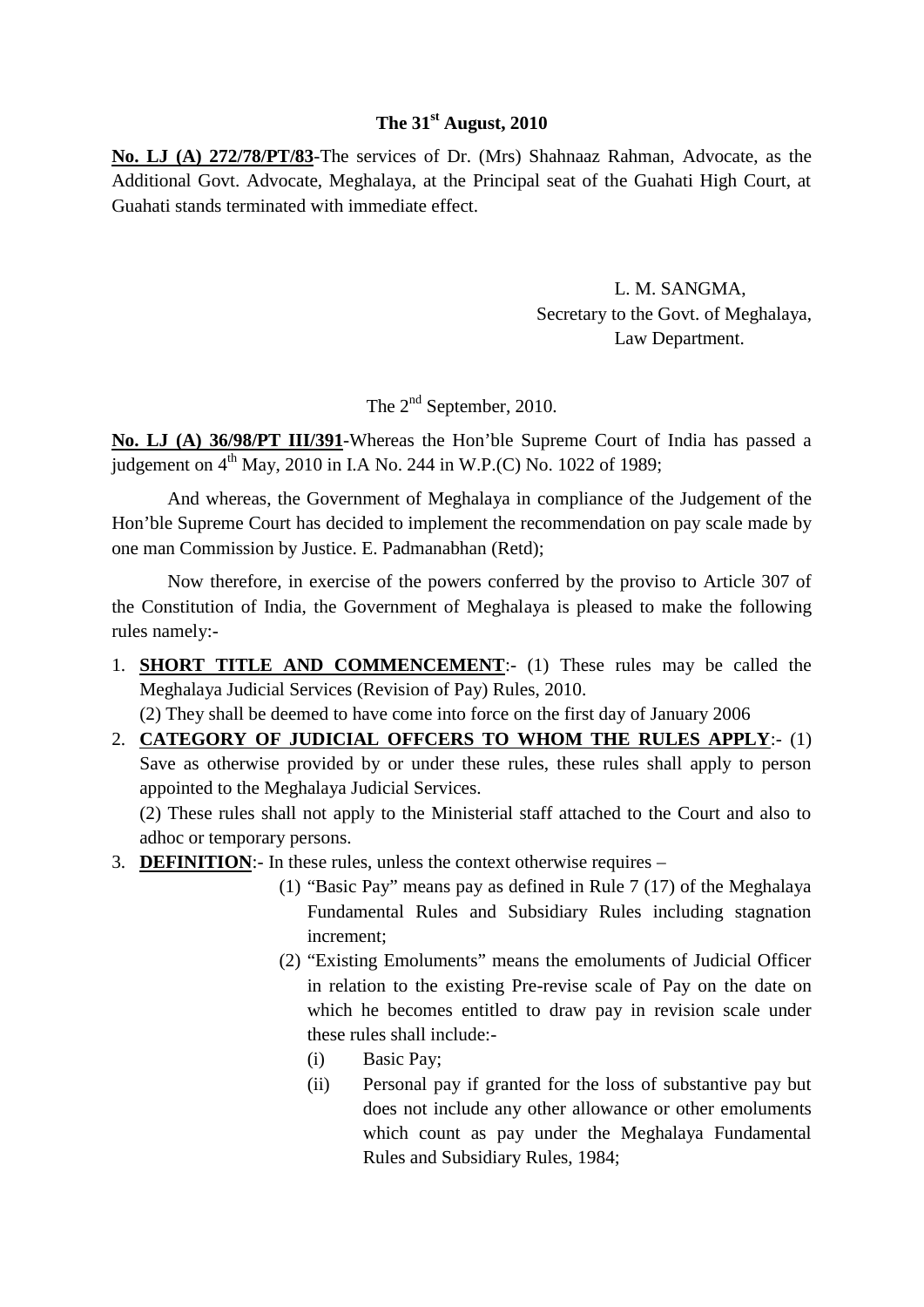- 2<br>
(iii) Dearness Allowance appropriate to the basic pay admissible<br>
at the index average<br>
<u>Community</u> at the index average\_\_\_\_\_\_\_.
- (3) "Existing Scale" in relation to a Judicial Officer means the present scale of pay applicable to the post held by the Judicial Officer (or as the case may be, personal scale pay applicable to him) as on the first day of January 2006, whether in a substantive or in an officiating capacity.
- **EXPLANATION** In case of Judicial Officer who was on the first day of January 2006 on as the case may be, personal scale pay applicable to him) as on the<br>first day of January 2006, whether in a substantive or in an<br>officiating capacity.<br>In case of Judicial Officer who was on the first day of January 2006 on the aforesaid date officiated in one or more lower posts but for his officiating in a higher post thereto, 'existing scale' includes the scale of pay applicable to the post which he would have held or entitled to but deputation or on leave or on foreign service, and who would have on<br>the aforesaid date officiated in one or more lower posts but for his<br>officiating in a higher post thereto, 'existing scale' includes the scale of<br>pay appl case may be but for his officiating in a higher post; for his being on deputation or on leave or on foreign service or, as the case may be but for his officiating in a higher post;<br>(4) F.Rs and S.Rs means the Meghalaya Fundamental Rules and
	- Subsidiary Rules, 1984 as amended and "F.R" refers to a rule thereof;
	- (5) "Personal Pay" means the pay as defined in F.R 7(19) and as also intended in F.R 34;
	- (6) "Present Scale" in relation to any post/grade specified in column 2 of the Schedule means the scale of pay specified against that post/grade in columns 3 and 4 thereof, as the case may be.
	- (7) "Revised emoluments" means the basic pay of a Government employee in the revised scale specified in columns 4 of the schedules and includes the revised special pay, if any, admissible to him, in addition the personal pay, if any; admissible to him in addition to the personal pay if any;
	- (8) "Revised Scale" in relation to any post/grade specified in column 2 of the Schedule means the standard scale as the case may be, specified against that post/grade in column 4, unless a different addition to the personal pay if any;<br>
	"Revised Scale" in relation to any post/grade specified in cof the Schedule means the standard scale as the case<br>
	specified against that post/grade in column 4, unless a<br>
	revised scale
	- (9) "Rules" means the Meghalaya Judicial Service (Revision of Pay) Rules, 2010.
	- (10) "Schedule" means Schedule appended to these rules.
	- (11) "Standard Scale" means the scale of pay specified as such in the Schedule;
	- (12) "State Government" means the Government of Meghalaya.
- (10) "Schedule" means Schedule appended to these rules.<br>
(11) "Standard Scale" means the scale of pay specified as such in<br>
the Schedule;<br>
(12) "State Government" means the Government of Meghalaya.<br> **NOTE**:-<br>
1. Words and Words and expressions not defined in these rules shall have the same meaning as in the Meghalaya Fundamental Rules and Subsidiary Rule.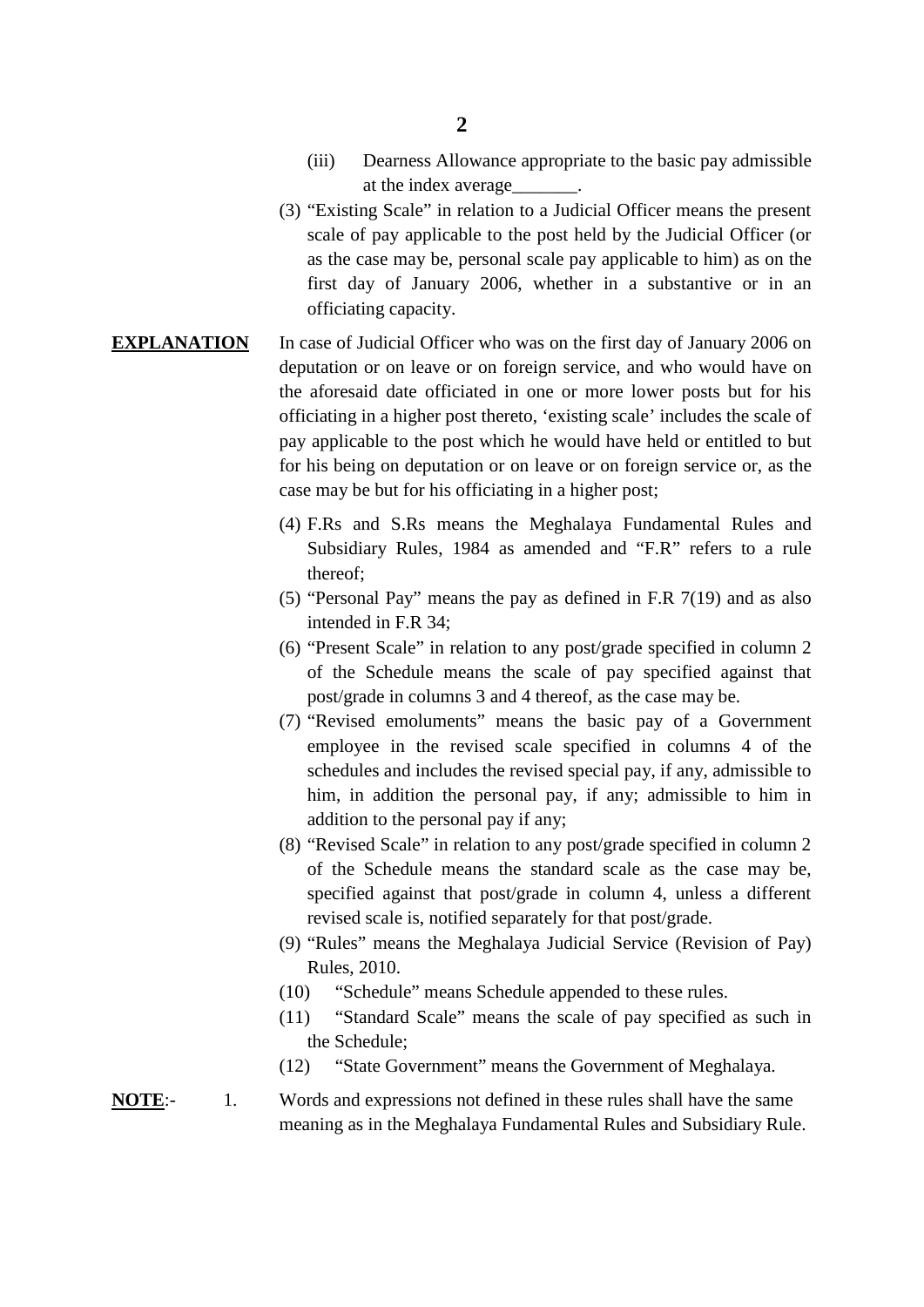- **13**<br>**NOTE**:- 2. Where a female Government employee is concerned, the word "he" "his" and "him" used in these rules shall be taken to mean "she" "her" "his" and "him" used in these rules shall be taken to mean "she" "her" and "her" respectively. **NOTE:** 2. Where a female Government employee is concerned, the word "he"<br>
"his" and "him" used in these rules shall be taken to mean "she" "her"<br>
and "her" respectively.<br>
4. **SCALE OF PAY OF POSTS**:- The scale of pay of e
- 2 of the Schedule shall be as specified in columns 4 thereof, with effect from the effect from the  $1<sup>st</sup>$  day of January, 2006. and "her" respectively.<br> **SCALE OF PAY OF POSTS**:- The scale of pay of every post/grade specified in column<br>
2 of the Schedule shall be as specified in columns 4 thereof, with effect from the effect<br>
from the 1<sup>st</sup> day of
- these rules, a Judicial Officer shall draw pay in the revised scale applicable to the post/grade to which he is appointed: In the 1<sup>st</sup> day of January, 2006.<br> **AWAL OF PAY IN THE REVISED SCALES**:- Save as otherwise provided in the reules, a Judicial Officer shall draw pay in the revised scale applicable to the t/grade to which he is appointed:

until the date on which he earns his next increment or any subsequent increment in the existing scale or until he vacates his post or ceases to draw pay in that scale. Provided that a Judicial Officer may elect to continue to draw pay in the existing scale<br>until the date on which he earns his next increment or any subsequent increment in the<br>existing scale or until he vacates his post or

- be admissible only in respect of one existing scale.
- **NOTE:**<br> **NOTE:**<br> **NOTE:**<br> **NOTE:**<br> **2.** The aforesaid option shall not be admissible to any person appointed to<br> **NOTE:**<br> **2.** The aforesaid option shall not be admissible to any person appointed to<br>
a post on or after t a post on or after the  $1<sup>st</sup>$  day of January, 2006 whether for the first time in Government Service, or by transfer or promotion from another post. Person so appointed shall be allowed to draw pay only in the revised scale. a post on or after the 1<sup>st</sup> day of January, 2006 whether for the first time<br>in Government Service, or by transfer or promotion from another post.<br>Person so appointed shall be allowed to draw pay only in the revised<br>scale.
- January shall, in all cases, be treated as first appointment in the Government Service. **NOTE**:- 3. Re-appointment after a break in service to post on or after the 1<sup>st</sup> day of January shall, in all cases, be treated as first appointment in the Government Service.<br>NOTE:- 4 Where a Judicial Officer exercises t
- Rule to retain the existing scale in respect of a post/grade held by him in an officiating capacity on a regular basis for the purpose of regulation of pay in that scale under Fundamental Rule 23 or Fundamental Rule 94 or any other rule or order applicable to that post, his substantive pay shall be the substantive pay which he would have drawn had he retained the existing scale in respect of the permanent post on which he holds a lien or would have held a lien had his lien not been suspended or the pay of the officiating post which has acquired the character of substantive pay in accordance with any order for the time being in force, whichever is higher. post on which he holds a lien or would have held a lien had his lien no<br>been suspended or the pay of the officiating post which has acquire<br>the character of substantive pay in accordance with any order for th<br>time being in
- January, 2006 shall be fixed with actual monetary benefit to be admissible to him.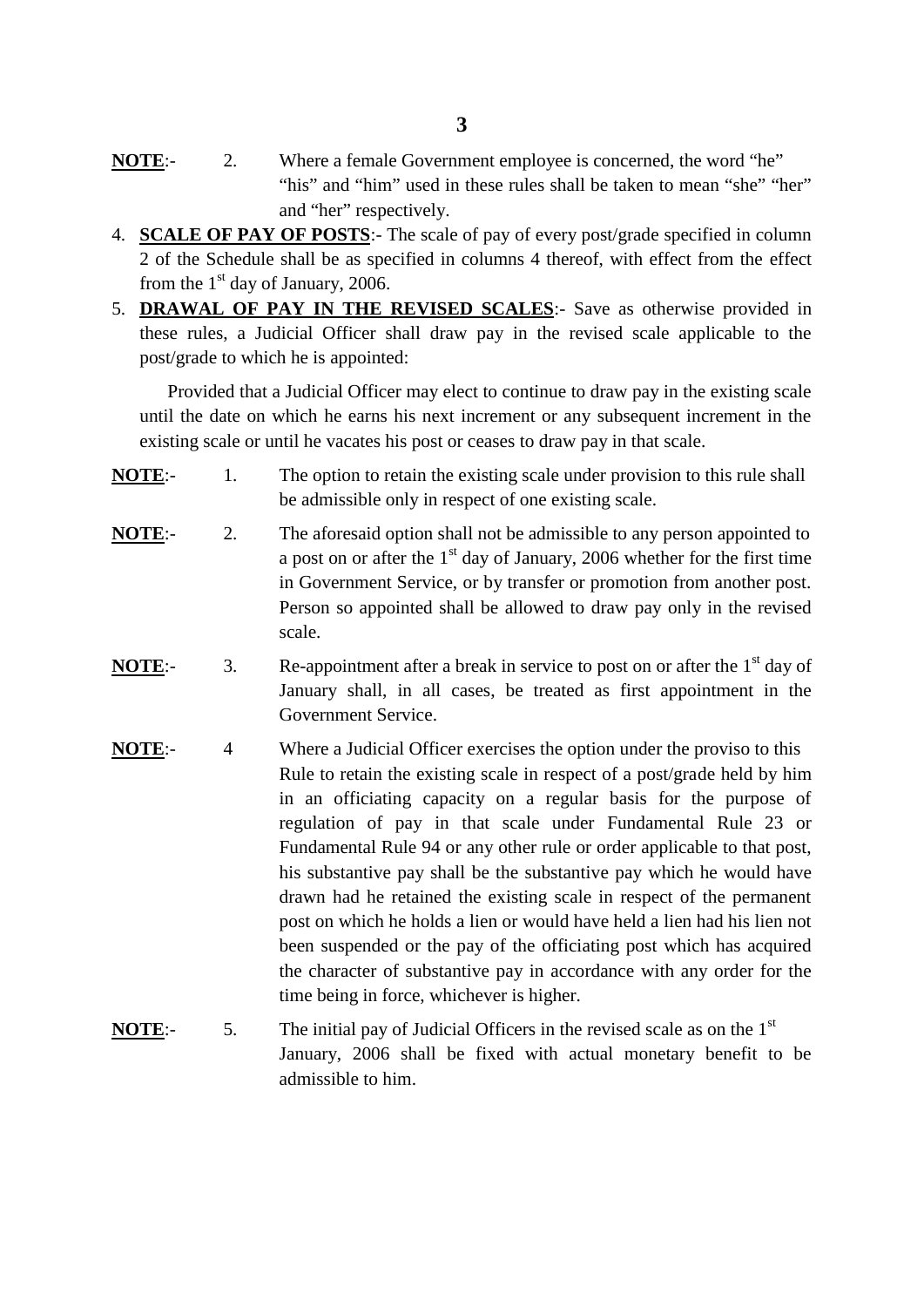6. **EXERCISE OF OPTION**:- (1) The option under the proviso to rule 5 shall be exercised in writing in the form appended to these rules so as to reach the Government within 60 (sixty) days from the date of publication of these rules or where an existing scale has been revised by any order made subsequent to th (sixty) days from the date of publication of these rules or where an existing scale has been<br>revised by any order made subsequent to that date, within 60 (sixty) days of the date of<br>such order.<br>Provided that-<br>(i) In the ca revised by any order made subsequent to that date, within 60 (sixty) days of the date of such order.

- or, date of such order, as the case may be, on deputation or on leave or foreign service, the said option shall be exercised in writing so as to reach the Government within 60 (sixty) days of the date of his taking charge of the post in India, and (ii) or, date of such order, as the case may be, on deputation or on leave or foreign service, the said option shall be exercised in writing so as to reach the Government within 60 (sixty) days of the date of his taking c
- option may be exercised within 60 (sixty) days of the date of his return to his duty if that date is later than the date prescribed in this sub-rule. India, and<br>
(ii) Where a Judicial Officer is under suspension on the 1<sup>st</sup> day of January, 2006, the<br>
option may be exercised within 60 (sixty) days of the date of his return to his duty<br>
if that date is later than the da

the Accountant general (A&E).

(3) If the intimation regarding option is not received by the authority specified in Sub-rule (2) within the time mentioned in sub-rule (1), the Judicial Officer shall be deemed to have elected to be governed by the revised scale pay with effect from the  $1<sup>st</sup>$  day of January, 2006 under these rules. (2) Whilm the thie inentioned in sto-face (1), the statefal Officer shall be decided to have elected to be governed by the revised scale pay with effect from the 1<sup>st</sup> day of January, 2006 under these rules.<br>(4) The optio

(4) The option once exercised shall be final.

(4) The option once exercised shall be final.<br>
(5) In the case of Judicial Officer whose services were terminated on or after the  $1<sup>st</sup>$  day<br>
of January, 2006 on account of discharge on the expiry of the sanctioned po superannuation should also exercise option in writing in the prescribed form and submit to the authority mentioned in sub-rule (2) of this rule within 60 (sixty) days from the date of publication of these rules. resignation, dismissal or discharge on disciplinary grounds or retirement or superannuation should also exercise option in writing in the prescribed form and submit to the authority mentioned in sub-rule (2) of this rule

could not exercise the option within the prescribed time limit shall be deemed to have opted for the revised scales on and from the  $1<sup>st</sup>$  day of January, 2006 or such later date as is most beneficial to their dependents, if the revised scales are more favourable and in such cases, necessary action for payment of arrears, if any, shall be taken by the Head of Office/Account General (A&E) Meghalaya, as the case may be.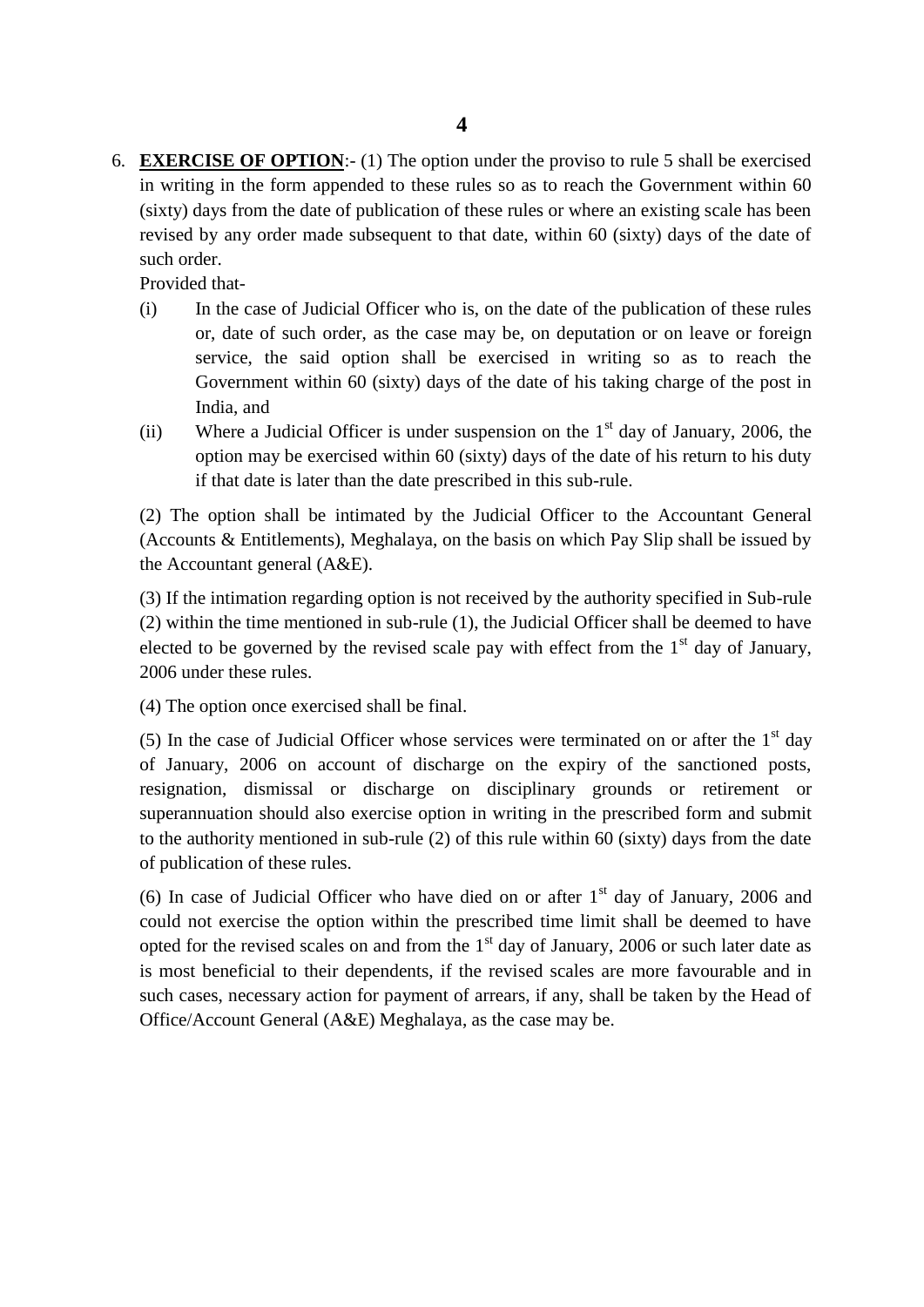7. **FIXATION OF INITIAL PAY IN THE REVISED SCALE**:- (1) The initial pay of Judicial Officer who elects, or is deemed to have elected under sub-rule (3) of Rule 6 to be governed by the revised scale on and from the  $1<sup>st</sup>$  day of January, 2006, shall, unless the Governor of Meghalaya by special order otherwise directs, be fixed separately in respect of his substantive pay in the permanent post on which he holds a lien or would have held a lien if it has not been suspended, and respect of his substantive pay in the permanent post on which he holds a lien or would have held a lien if it has not been suspended, and in respect of his pay in the officiating<br>post held by him.<br>In all such cases, the fixation of initial pay shall be done in the following manner,<br>namely:-<br>(a) An amount rep post held by him.

namely:-

- shall be added to the existing emoluments of the Judicial Officer;
- In all such cases, the fixation of initial pay shall be done in the following manner,<br>namely:-<br>(a) An amount representing 3.07 as multiple factor of the basic pay in the existing scale<br>shall be added to the existing emolum fixed in the revised scale at the stage next above the amount thus computed; Provided that:- Shall be added to the existing emoluments of the Judicial Officer;<br>After the existing emoluments have been so increased, the pay shall thereafter be<br>fixed in the revised scale at the stage next above the amount thus comput
	- shall be fixed at the minimum of the revised scale; (a) If the minimum of the revised scale is more than the amount so arrived at, the pay shall be fixed at the minimum of the revised scale;<br>(b) If the amount so arrived at is more than the maximum of the revised scale, the
	- shall be fixed at the maximum of that scale.

(2) Subject to the provision of Rule 5, if the pay of Judicial Officer as fixed in the shall be fixed at the minimum of the revised scale;<br>
(b) If the amount so arrived at is more than the maximum of the revised scale, the pay<br>
shall be fixed at the maximum of that scale.<br>
(2) Subject to the provision of Rul former shall be fixed at the stage next above the substantive pay. (2) Subject to the provision of Rule 5, if the pay of Judicial Officer as fixed in the officiating post under sub-rule (1) is lower than the pay fixed in the substantive post, the former shall be fixed at the stage next a

- 2006, he shall have the option to draw the increment either in the existing scale or the revised scale. In case where a Judicial Officer opts to draw the increment in the existing scale on the aforesaid date, the pay so fixed shall be treated as the basic pay for the purpose of fixation of initial pay in the revised scale.
- **NOTE:-** <sup>2</sup> Where the existing emoluments as calculated in accordance with sub-rule (1) exceed the revised emoluments of the Judicial officer, the difference shall be allowed as personal pay to be merged in future increments in pay.
- **NOTE:-** 3. In the case of a Judicial Officer who is on leave on the date of his being entitled to draw pay in the revised scale, his present emoluments shall be taken to be the emoluments which would have been admissible to him but for his proceeding on leave, and he shall be entitled to pay in the revised scale of pay the date he joins his duty.
- **NOTE:** 4. The fixation of initial pay in the revised scale shall be made in the form appended to these rule.
- For this proceeding on leave, and he shall be entitled to pay in the revised<br>scale of pay the date he joins his duty.<br>NoTE:- 4. The fixation of initial pay in the revised scale shall be made in the form<br>appended to these r **TE:-** 4. The fixation of initial pay in the revised scale shall be made in the form appended to these rule.<br>CASES OF JUDICIAL OFFICER UNDER SUSPENSION:- A Judicial Officer who is under suspension on the 1<sup>st</sup> day of Janu revised scale shall be regulated as follows:-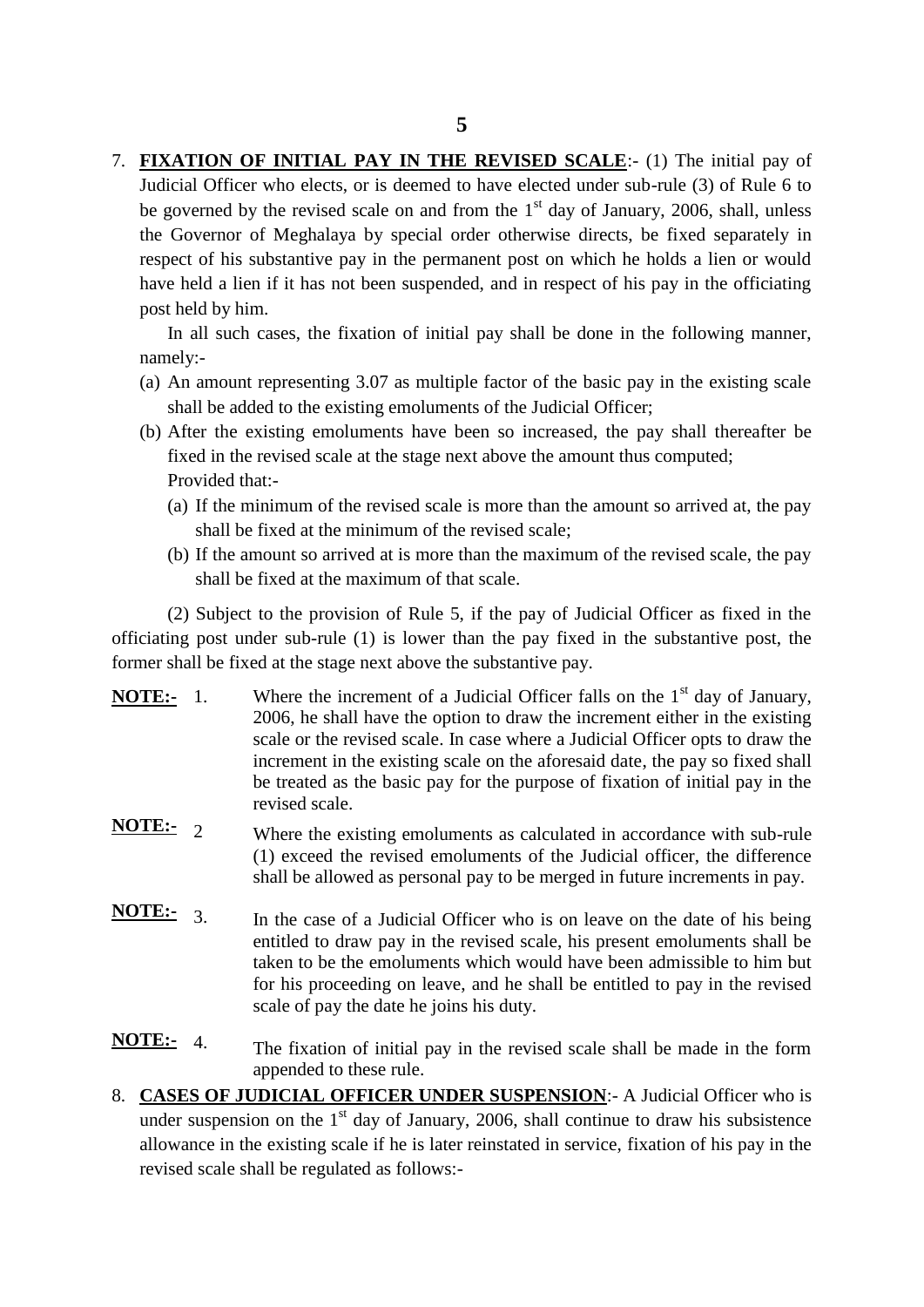- (a) If he is fully exonerated and the period of suspension is treated as period spent on duty, the existing emoluments shall be those which he would have been entitled to on the relevant date but for his being under suspension;
- (b) If the period of suspension is treated as period spent leave, existing emoluments shall be those which would have been admissible to him on the relevant date if he were on leave;
- (c) If the period of suspension is treated as "dies non" the existing emoluments shall be those which, were admissible to him immediately before the date he was placed under suspension:

Provided that where the period treated as "dies non" is allowed to be counted for the purpose of notional increments, such increments shall be taken into account while computing the existing emoluments as on the relevant date.

9. **DATE OF NEXT INCREMENT IN THE REVISED SCALE**:- The next increment of Judicial Officer whose pay has been fixed in the revised scale in accordance with Rule 7 shall be granted on the date he would have drawn his increme Provided that where the period treated as "dies non" is allowed to be counted for the purpose of notional increments, such increments shall be taken into account while computing the existing emoluments as on the relevant d purpose of notional increments, such increments shall be taken into account while computing the existing emoluments as on the relevant date.<br> **DATE OF NEXT INCREMENT IN THE REVISED SCALE**:- The next increment of Judicial O existing scale;

Provided that in the Judicial Officer who had been drawing maximum of the existing scale for more than one year as on the  $1<sup>st</sup>$  day of January, 2006, the next increment in the revised scale shall be allowed on the  $1<sup>st</sup>$  day of January, 2006.

10. **FIXATION OF PAY IN THE REVISED SCALE SUBSEQUENT TO THE 1ST DAY** Provided that in the Judicial Officer who had been drawing maximum of the existing scale for more than one year as on the 1<sup>st</sup> day of January, 2006, the next increment in the revised scale shall be allowed on the 1<sup>st</sup> d scale for more than one year as on the 1<sup>st</sup> day of January, 2006, the next increment in the<br>revised scale shall be allowed on the 1<sup>st</sup> day of January, 2006.<br>**FIXATION OF PAY IN THE REVISED SCALE SUBSEQUENT TO THE 1<sup>ST</sup>** January, 2006, his pay from the later date in the revised scale shall be fixed in accordance with the provisions of sub-rule (1) of Rule 7 read with the provisions contained in sub-**OF JANUARY, 2006**:- (1) Where a Judicial Officer continue to draw his pay in the existing scale and is brought over to the revised scale from a date later that the  $1<sup>st</sup>$  day of January, 2006, his pay from the later for calculation of those emoluments shall be the basic pay on the later date aforesaid.

(2) A Judicial Officer exercising option to retain the existing scale of pay under rule 5 with the provisions of sub-rule (1) of Rule 7 read with the provisions contained in sub-<br>rule (3) of Rule 3, as the case may be, except that the basic pay to be taken into account<br>for calculation of those emoluments shall operative or until the vacates the post held by him or ceases to draw pay in existing scale, whichever is earlier, the pay in the existing scale, special pay/personal pay, if any, (2) A Judicial Officer exercising option to retain the existing scale of pay under rule 5 should continue to draw, until the expiry of the period for which the option remains operative or until the vacates the post held by by him in the existing scale. He will also continue to draw the Hill Compensatory Allowance, House Rent Allowance, Medical Allowance, Winter Allowance and such other departmental allowances of compensatory nature at the existing rates or any enhanced rate or rates if at the time of option to retain the other departmental allowances of compensatory nature at the existing rates or any enhanced rate or rates if at the time of option to retain the existing scale of pay, any or all of these allowances are admissible to him under the Meghalaya Rules. Dearness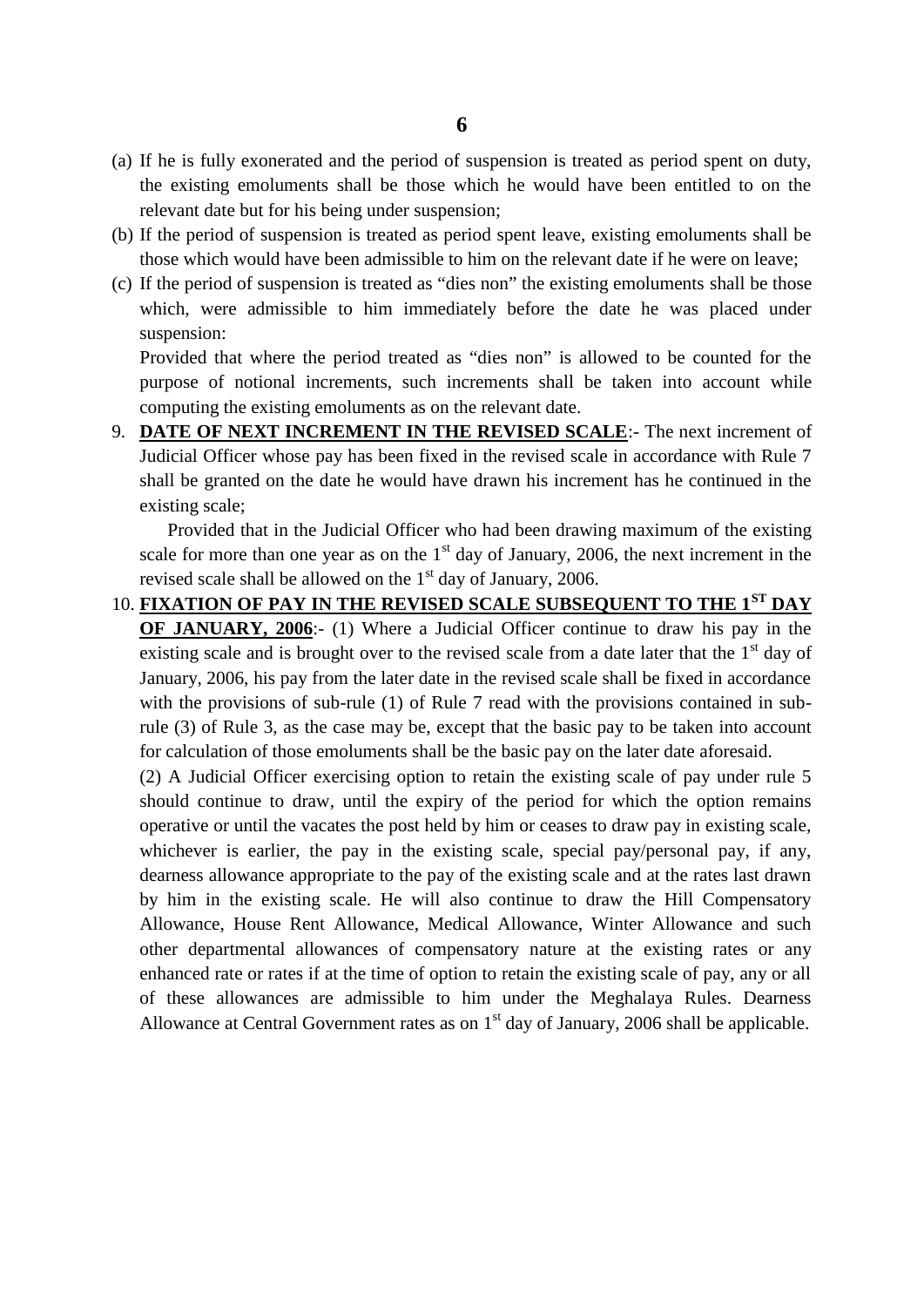- 11. **FIXATION OF PAY ON RE-APPOINTMENT AFTER THE 1ST PAY OF FIXATION OF PAY ON RE-APPOINTMENT AFTER THE 1<sup>ST</sup> PAY OF JANUARY, 2006 TO A POST HELD PRIOR TO THAT DATE:** - A Judicial Officer who had officiated in a post prior to the 1<sup>st</sup> day of January, 2006 but was not holding that **FIXATION OF PAY ON RE-APPOINTMENT AFTER THE 1<sup>ST</sup> PAY OF JANUARY, 2006 TO A POST HELD PRIOR TO THAT DATE:** A Judicial Officer who had officiated in a post prior to the 1<sup>st</sup> day of January, 2006 but was not holding that post on that date and who on subsequent appointment to that post draws pay in the revised scale of pay shall be allowed the benefit of the provision to F.R. 23 to the extent it would have been admissible had he been holding that post on the  $1<sup>st</sup>$  day of January, 2006 and had elected the revised scale of pay on and from that date. post on that date and who on subsequent appointment to that post draws pay in the revised<br>scale of pay shall be allowed the benefit of the provision to F.R. 23 to the extent it would<br>have been admissible had he been holdin
- contained in these rules the relation of the provision to F.R. 23 to the extent it would have been admissible had he been holding that post on the 1<sup>st</sup> day of January, 2006 and had elected the revised scale of pay on and entitled in respect of the relevant period under these rules shall be paid to him in equal proportion of sixty percent in cash to be paid in two instalment, that is percent during the MODE OF PAYMENT OF ARREARS OF PAY:- Notwithstanding anything<br>contained in these rules the arrears of pay scale to which a Judicial Officer may be<br>entitled in respect of the relevant period under these rules shall be paid t balance forty percent shall be credited to the General Provident fund accounts for such period as the State Government may decide.

**EXPLANATION 1.** For the purpose of this rules:-

- (i) "arrear of pay" in relation to a Judicial Officer means the difference between (A) and (B) below, and these are:-
- (A)The aggregate of the pay and allowances to which he is pose of this rules:-<br>
ear of pay" in relation to a Judicial Officer means the<br>
erence between (A) and (B) below, and these are:-<br>
The aggregate of the pay and allowances to which he is<br>
entitled on account of the revision for the relevant period; and, entitled on account of the revision of pay under these rules,<br>for the relevant period; and,<br>(B) The aggregate of the pay and allowances to which he
	- would have been entitled (whether such pay had been revised or not) for that period had his pay not been so revised;
- (ii) For the purpose of computation/calculation of the "equal proportion" of sixty percent, the basic pay and dearness allowances as admissible for relevant period shall be taken into account; and,
- (iii) "relevant period" means the period commencing on and from 1 st day of January, 2006.
- **EXPLANATION 2.** In the case of the persons who have since retired from service or died the arrears of pay and allowances shall be paid in cash.
- 1<sup>31</sup> day of January, 2006.<br> **EXPLANATION 2.** In the case of the persons who have since retired from service or died<br>
the arrears of pay and allowances shall be paid in cash.<br>
13. **OVERRIDING EFFECT OF RULES**:- To the exte these rules, the provisions of the F.R. and S.R., the Meghalaya Judicial Services **PLANATION 2.** In the case of the persons who have since retired from service or died<br>the arrears of pay and allowances shall be paid in cash.<br>**OVERRIDING EFFECT OF RULES**:- To the extent that they are inconsistent with<br>th to cases where fixation of pay is regulated under these rules. 14. **RETIREMENT AGE:**- The retirement age of the Judicial Officers, unless decided by the **RETIREMENT AGE:**- The retirement age of the Judicial Officers, unless decided by
- the Government for change/alteration, shall be as per the Meghalaya Judicial Service Rules, 2006.
- 15. **PROVISION FOR OPTION TO THE PAY SCALE OF MEGHALAYA**:- (1) Notwithstanding anything contained in these rules, Judicial Officers may opt the Meghalaya Pay Scale as recommended by the Meghalaya Fourth Pay Commission.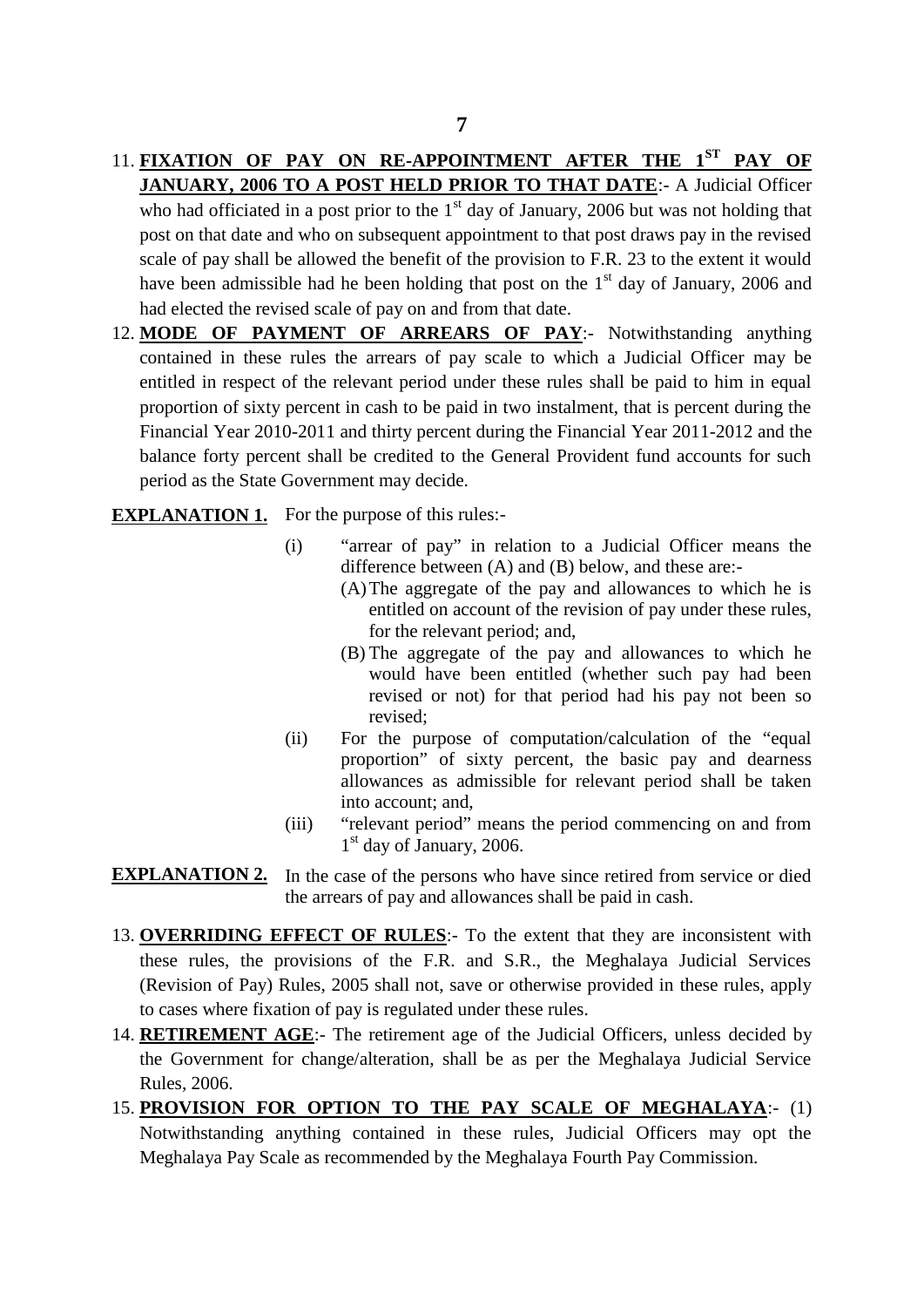(2) If any Judicial Officer who opts the pay scale under these rules, but already drawing <sup>2</sup> (2) If any Judicial Officer who opts the pay scale under these rules, but already drawing pay scales under the Meghalaya Pay Scales recommended by the Third Pay Commission, his pay shall be adjusted from his arrear/emo pay under the pay scale recommended by the Meghalaya Third Pay Commission. 16. (2) If any Judicial Officer who opts the pay scale under these rules, but already drawing pay scales under the Meghalaya Pay Scales recommended by the Third Pay Commission, his pay shall be adjusted from his arrear/emo

36/98/211 dt. 18-07-2005 is hereby superceeded.

his pay shall be adjusted from his arrear/emoluments etc. to the extent that he has drawn<br>pay under the pay scale recommended by the Meghalaya Third Pay Commission.<br>**SUPERSESSION AND SAVINGS**:- (1) The Government notificat have been done or taken under the said notification shall so far as it is not inconsistent with these rules be deemed to have been done or taken under the corresponding provisions of these rules and if any Judicial Officer has opted the Meghalaya 4<sup>th</sup> Revision of Pay, his pay and other allowances should be adjusted with these rules. have been done or taken under the said notification shall so far as it is not inconsistent<br>with these rules be deemed to have been done or taken under the corresponding<br>provisions of these rules and if any Judicial Office

- of all or any of the provisions of these rules causes hardship in any particular case, he may, by order dispense with or relax the requirements of that rule to such extent and subject to such conditions as he may consider necessary for dealing with the case in a just and equitable manner. of all or any of the provisions of these rules causes hardship in any particular case, he may, by order dispense with or relax the requirements of that rule to such extent and subject to such conditions as he may consider
- Department for decision in consultation with Finance Department.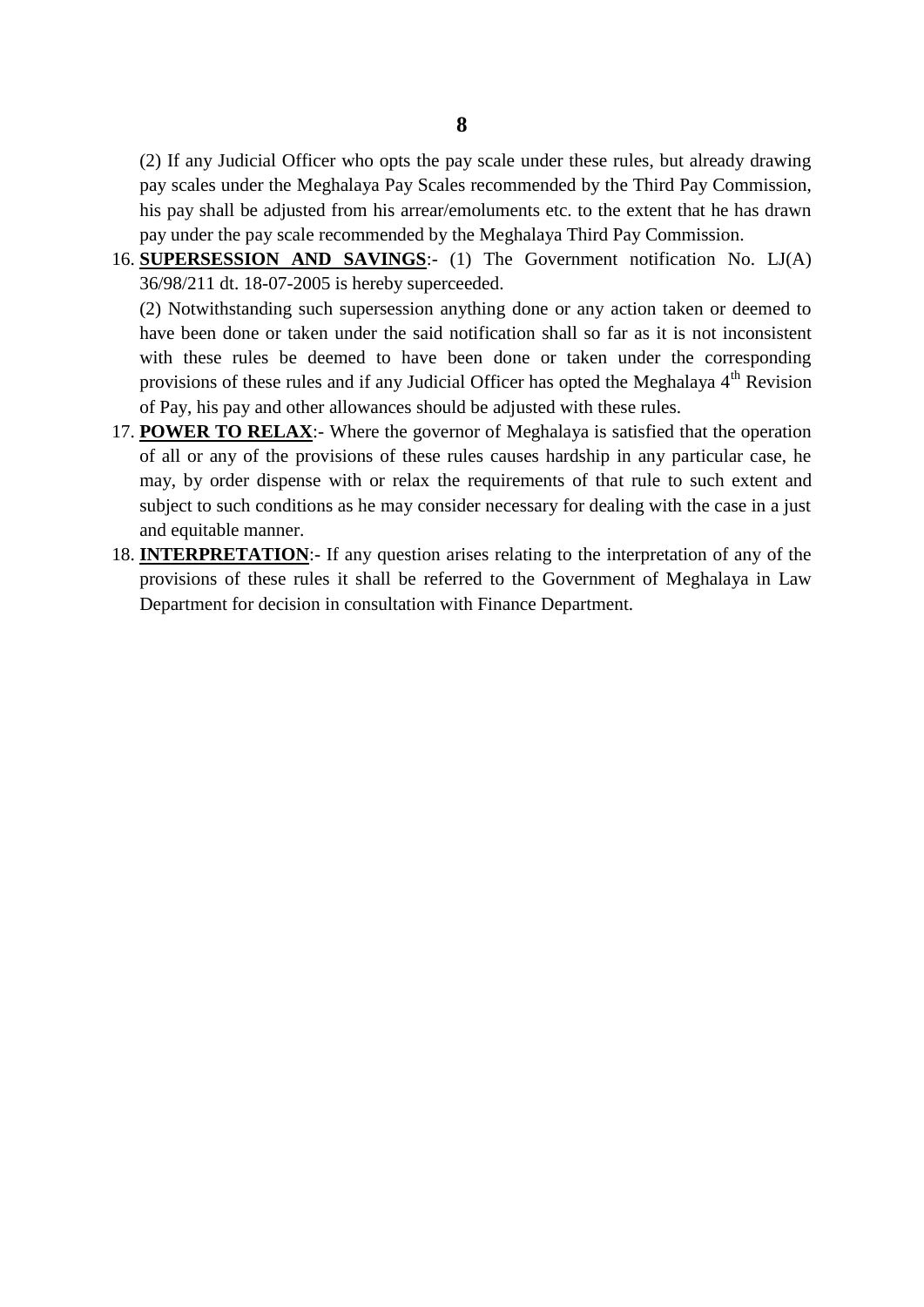#### **FORM OF OPTION**

| [SEE RULE $6(1)$ ] |
|--------------------|
|                    |

| 9                                                                                                                    |                                      |
|----------------------------------------------------------------------------------------------------------------------|--------------------------------------|
| <b>FORM OF OPTION</b>                                                                                                |                                      |
| [SEE RULE $6(1)$ ]                                                                                                   |                                      |
| scale with effect from 1 <sup>st</sup> day of January, 2006                                                          |                                      |
| existing scale of pay of my substantive/officiating pos mentioned below until                                        |                                      |
| *the date of my next increment.<br>*the date of my subsequent increment raising my pay to Rs. ______________________ |                                      |
| *(3) The option hereby exercised is final.                                                                           |                                      |
|                                                                                                                      |                                      |
|                                                                                                                      |                                      |
|                                                                                                                      | (IN BLOCK LETTERS)                   |
|                                                                                                                      | Designation                          |
|                                                                                                                      | Office/Department in which employed: |
| * To be scored out if not applicable                                                                                 |                                      |
| <b>ACKNOWLEDGEMENT</b>                                                                                               |                                      |
| Received the above declaration of option from Shri/Smti.                                                             |                                      |
|                                                                                                                      |                                      |
|                                                                                                                      |                                      |
|                                                                                                                      | Signature of receiving authority.    |
|                                                                                                                      | Designation with Official Seal.      |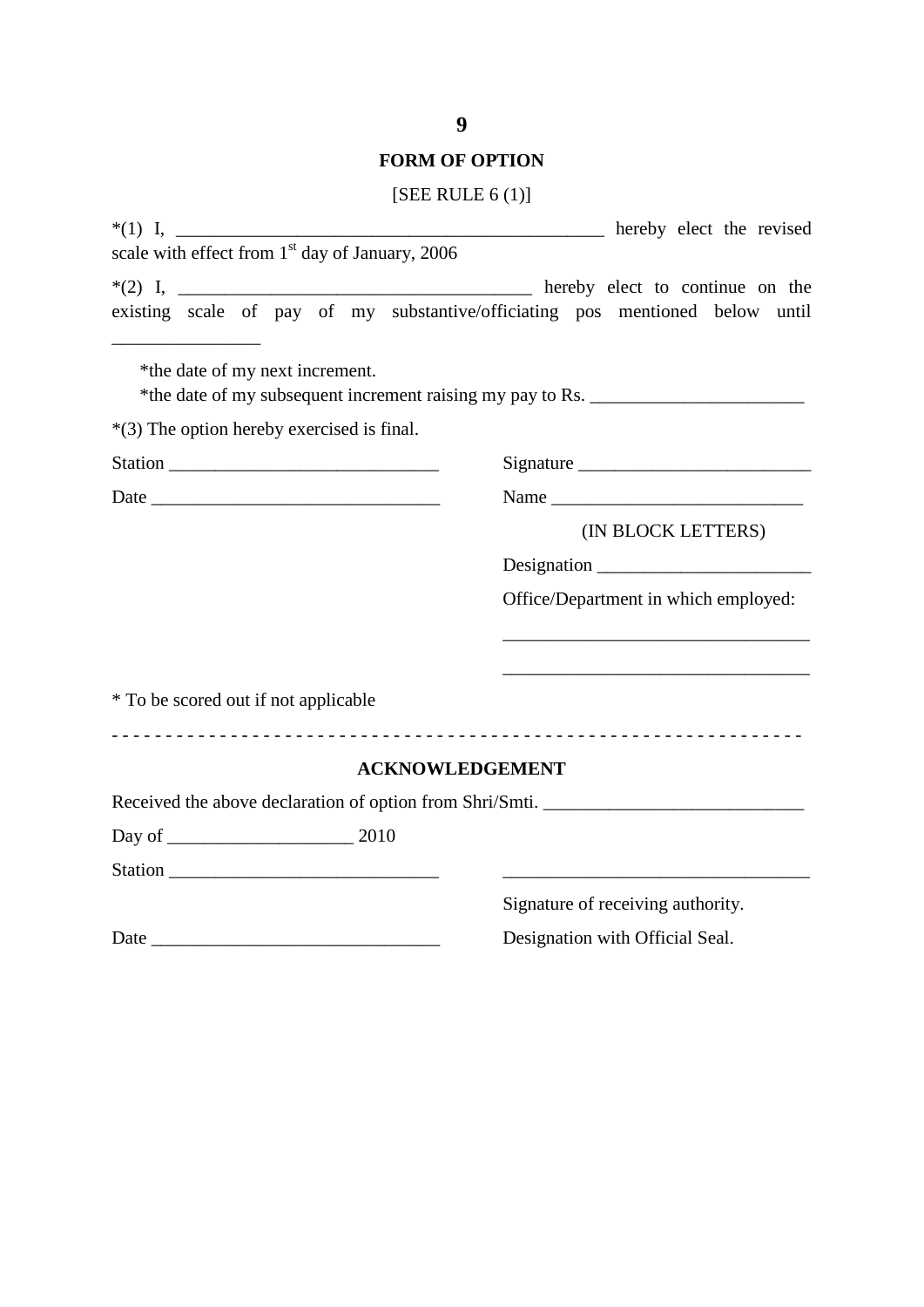## **SCHEDULE**

# {See paragraph 6 of Explanation of rule 3}

# **GRADE-I**

| <b>SCHEDULE</b>                            |                                                         |                                                                                                          |                                                                                                       |  |  |
|--------------------------------------------|---------------------------------------------------------|----------------------------------------------------------------------------------------------------------|-------------------------------------------------------------------------------------------------------|--|--|
| {See paragraph 6 of Explanation of rule 3} |                                                         |                                                                                                          |                                                                                                       |  |  |
|                                            |                                                         | <b>GRADE-I</b>                                                                                           |                                                                                                       |  |  |
| SI.<br>No.                                 | <b>Name of Posts</b><br><b>Present Scale of Pay</b>     |                                                                                                          | <b>Revised Scale of Pay</b>                                                                           |  |  |
| $\mathbf{1}$                               | District & Sessions Judge<br>(Entry Level)              | Rs. 16750-400-19150-450-<br>$20500/-$<br>plus<br>other<br>allowances as admissible.                      | 51550-1230-58930-<br>Rs.<br>$1380 - 63070$ /- plus other<br>allowances as admissible.                 |  |  |
| 2                                          | District & Sessions Judge<br>(Selection Grade)          | Rs. 18750-400-19150-450-<br>21850-500-22850/-<br>plus<br>other<br>allowances<br><b>as</b><br>admissible. | Rs.<br>57700-1230-58930-<br>1380-67210-1540-<br>70290/-<br>plus<br>other<br>allowances as admissible. |  |  |
| 3                                          | District & Sessions Judge<br>(Super Time Scale)         | Rs. $22850 - 500 - 24850/$<br>plus other allowances as<br>admissible.                                    | Rs. $70290 - 1540 - 76450/$<br>plus other allowances as<br>admissible.                                |  |  |
| $\overline{4}$                             | Additional<br><b>District</b><br>$\&$<br>Sessions Judge | Rs. 16750-400-19150-450-<br>$20500/-$<br>plus<br>other<br>allowances as admissible.                      | 51550-1230-58930-<br>$\operatorname{Rs.}$<br>1380-63070/- plus other<br>allowances as admissible.     |  |  |
| 5                                          | Civil<br>(Senior<br>Judge<br>Division) (II Stage)       | Rs. 16750-400-19150-450-<br>$20500/-$<br>plus<br>other<br>allowances as admissible.                      | 51550-1230-58930-<br>Rs.<br>1380-63070/- plus other<br>allowances as admissible.                      |  |  |

# **GRADE-II**

|                                    |                                                                        | allowances as admissible.                                                                            | allowances as admissible.                                                                        |  |
|------------------------------------|------------------------------------------------------------------------|------------------------------------------------------------------------------------------------------|--------------------------------------------------------------------------------------------------|--|
|                                    |                                                                        | <b>GRADE-II</b>                                                                                      |                                                                                                  |  |
| SI.<br><b>Name of Posts</b><br>No. |                                                                        | <b>Present Scale of Pay</b>                                                                          | <b>Revised Scale of Pay</b>                                                                      |  |
| 6                                  | (Senior)<br>Civil<br>Judge<br>Division)                                | Rs. 12850-300-13150-350-<br>15950-400-17550/- plus<br>other allowances<br>as<br>admissible.          | 39530-920-40450-<br>Rs.<br>1080-49090-1230-<br>$54010/-$ plus other<br>allowances as admissible. |  |
| $\overline{7}$                     | (Senior<br>Civil<br>Judge<br>Division (I Stage)                        | Rs. 14200-350-15950-400-<br>$18350/-$ plus other<br>allowances as admissible.                        | Rs. 43690-1080-49090-<br>1230-56470/- plus other<br>allowances as admissible.                    |  |
| 8                                  | Assistant<br>District<br>$\&$<br>Sessions<br>Judge<br>(Entry<br>Level) | Rs. 12850-300-13150-350-<br>$15950-400-17550/-$ plus<br>other allowances<br><b>as</b><br>admissible. | Rs. 39530-920-40450-<br>1080-49090-1230-<br>$54010/-$ plus other<br>allowances as admissible.    |  |
| 9                                  | Assistant<br>District<br>$\&$<br>Sessions Judge (Selection<br>Grade)   | Rs. 14200-350-15950-400-<br>$18350/-$ plus other<br>allowances as admissible.                        | Rs. 43690-1080-19090-<br>1230-56470/- plus other<br>allowances as admissible.                    |  |

# **11**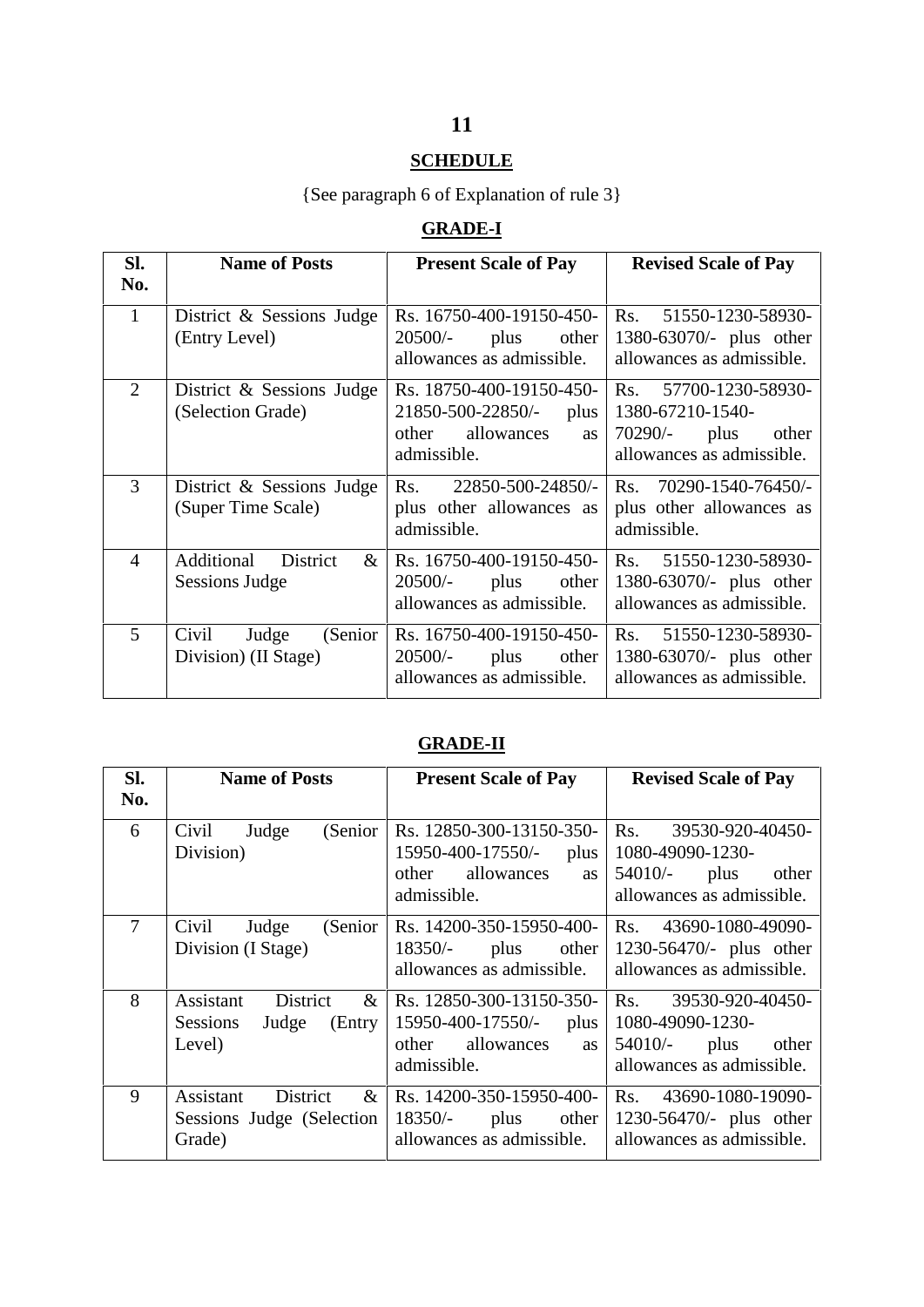|    |                                                | 12                                                                                                |                                                                                                      |
|----|------------------------------------------------|---------------------------------------------------------------------------------------------------|------------------------------------------------------------------------------------------------------|
| 10 | Chief Judicial Magistrate<br>(Entry Level)     | Rs. 12850-300-13150-350-<br>15950-400-17550/-<br>plus<br>allowances<br>other<br>as<br>admissible. | Rs.<br>39530-920-40450-<br>1080-49090-1230-<br>54010/-<br>plus<br>other<br>allowances as admissible. |
| 11 | Chief Judicial Magistrate<br>(Selection Grade) | Rs. 14200-350-15950-400-<br>$18350/-$<br>other<br>plus<br>allowances as admissible.               | 43690-1080-49090-<br>Rs.<br>1230-56470/- plus other<br>allowances as admissible.                     |

## **GRADE-III**

|            |                                                                    | <b>GRADE-III</b>                                                                                     |                                                                                              |  |
|------------|--------------------------------------------------------------------|------------------------------------------------------------------------------------------------------|----------------------------------------------------------------------------------------------|--|
| SI.<br>No. | <b>Name of Posts</b>                                               | <b>Present Scale of Pay</b>                                                                          | <b>Revised Scale of Pay</b>                                                                  |  |
| 12         | (Junior)<br>Civil<br>Judge<br>Division)                            | Rs. 9000-250-10750-300-<br>13150-350-14550/- plus<br>allowances<br>other<br><b>as</b><br>admissible. | 27700-770-33090-<br>Rs.<br>920-40450-1080-44770/-<br>plus other allowances as<br>admissible. |  |
| 13         | (Junior<br>Civil<br>Judge<br>Division) (I Stage)                   | Rs. 10750-300-13150-350-<br>14900/-<br>plus<br>other<br>allowances as admissible.                    | 33090-920-40450-<br>Rs.<br>1080-45850/- plus other<br>allowances as admissible.              |  |
| 14         | Munsiff/Judicial<br>Magistrate First<br>Class<br>(Entry Level)     | Rs. 9000-250-10750-300-<br>$13150-350-14550/$ - plus<br>other<br>allowances<br>as<br>admissible.     | Rs. 27700-770-33090-<br>920-40450-1080-44770/-<br>plus other allowances as<br>admissible.    |  |
| 15         | Munsiff/Judicial<br>Magistrate First<br>Class<br>(Selection Grade) | Rs. 10750-300-13150-350-<br>14900/-<br>plus<br>other<br>allowances as admissible.                    | 33090-920-40450-<br>Rs.<br>1080-45850/- plus other<br>allowances as admissible.              |  |

## **C. D. KYNJING,**

Principal Secretary to the Government of Meghalaya, Law Department.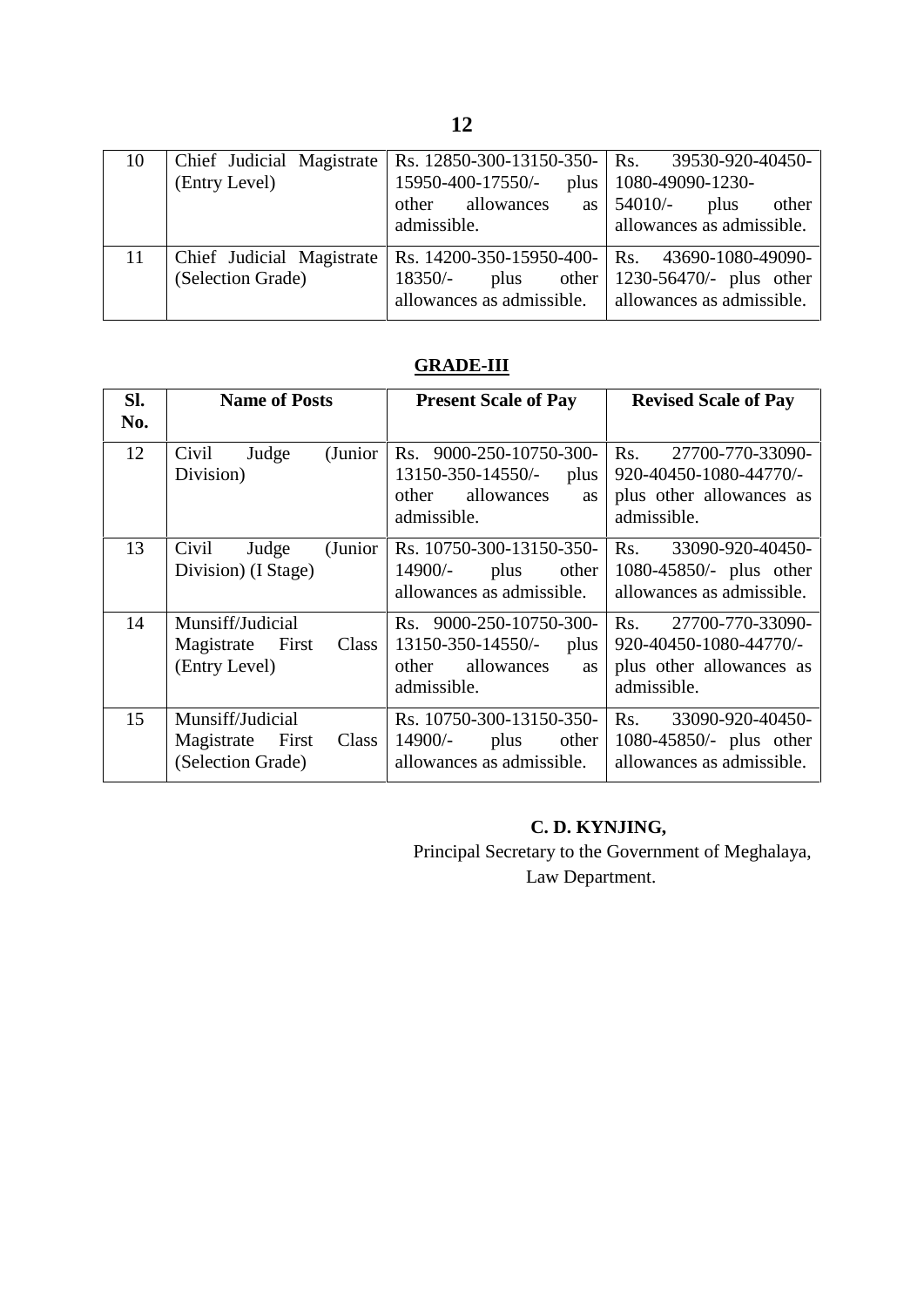#### **13**

#### **GOVERNMENT OF MEGHALAYA**

#### **LAW (A) DEPARTMENT**

#### **CORRIGENDUM**

Dated, Shillong the  $30<sup>th</sup>$  November, 2010

**No. LJ(A) 36/98/Pt III/422** – In this Department's notification No. LJ(A) 36/98/Pt/391 dt.<br>
2<sup>nd</sup> September, 2010 the following correction may please be read:-2<sup>nd</sup> September, 2010 the following correction may please be read:-

- 1. For the figure '307' appearing in paragraph 3 please read as '309'.
- **2. ISONALUARE (2018)** Dated, similarly and 36/98/Pt/391 dt.<br>
2<sup>nd</sup> September, 2010 the following correction may please be read:-<br>
1. For the figure '307' appearing in paragraph 3 please read as '309'.<br>
2. In clause (iii) '536 (1982-100)'. <sup>2nd</sup> September, 2010 the following correction may please be read:-<br>1. For the figure '307' appearing in paragraph 3 please read as '309'.<br>2. In clause (iii) of sub-rule (2) of Rule 3, after the word 'average' please add 6. In note 3 of Rule 5, between the words 'January' and 'shall' please add the figure<br>4. For the figure '94' appearing in note 4 of Rule 5 please read as '24'.<br>5. For the word 'rues' appearing in last line of sub-rule (5)
- 
- 4. For the figure '94' appearing in note 4 of Rule 5 please read as '24'.
- 5. For the word 'rues' appearing in last line of sub-rule (5) of Rule 6 please read as 'rules'.
- 
- 7. In Rule 12 of the word 'scale' appearing between the words 'pay' and 'to' be omitted and the words 'and allowances' be added.
- 8. For the word 'rues' appearing in last line of sub-rule (5) of Rule 6 please read as 'rules'.<br>
8. In note 4 of Rule 7 after the word 'rule' please add the words 'as Annexure'.<br>
7. In Rule 12 of the word 'scale' appearing words 'arrear of pay'.
- 1. In Rule 12 of the word 'scale' appearing between the words 'pay' and 'to' be omitted and<br>the words 'and allowances' be added.<br>8. In clause (i) of explanation 1 of Rule 12 please add the words 'and allowances' after the<br> allowances' between the words 'pay' and 'under'. 10. In clause (i) of explanation 1 of Rule 12 please add the words 'and allowances' after the words 'arrear of pay'.<br>
9. In sub-clause (A) of clause (i) of explanation 1 of Rule 12 please add the words 'and allowances' bet words 'arrear of pay'.<br>In sub-clause (A) of clause (i) of explanation 1 of Rule 12 please add the words 'and<br>allowances' between the words 'pay' and 'under'.<br>In sub-clause (B) of clause (i) of explanation 1 of Rule 12 plea
- 10. In sub-clause (B) of clause (i) of explanation 1 of Rule 12 please add the words 'and allowances' between the words 'pay' and 'had' and between the words 'pay' and 'not'.<br>11. In clause (iii) of explanation 1 of Rule 1
- 11. In clause (iii) of explanation 1 of Rule 12 please add the figures and words 'to  $31<sup>st</sup>$ August, 2010' after the figure '2006'.
- 
- 13. In Rule 17 for the word 'governor' please read as 'Governor'.
- 

#### **'ANNEXURE**

# 14. After the 'Form of Option' and before the 'Schedule' the following 'Annexure' is added.<br>
4 **STATEMENT OF FIXATION OF INITIAL PAY UNDER THE MEGHALAYA**<br> **STATEMENT OF FIXATION OF INITIAL PAY UNDER THE MEGHALAYA JUDICIAL SERVICES (REVISION OF PAY) RULES, 2010** STATEMENT OF FIXATION OF INITIAL PAY UNDER THE MEGHALAYA<br>JUDICIAL SERVICES (REVISION OF PAY) RULES, 2010<br>(See Note 4 of Rule 7)<br>1. Department/Office<br> $\begin{bmatrix} 1 & 1 \end{bmatrix}$ <br> $\begin{bmatrix} 1 & 1 \end{bmatrix}$

#### **(See Note 4 of Rule 7)**

| <b>JUDICIAL SERVICES (REVISION OF PAY) RULES, 2010</b><br>(See Note 4 of Rule 7)                                             |                                                                                                                                                                                                                                           |  |  |
|------------------------------------------------------------------------------------------------------------------------------|-------------------------------------------------------------------------------------------------------------------------------------------------------------------------------------------------------------------------------------------|--|--|
| 1. Department/Office                                                                                                         |                                                                                                                                                                                                                                           |  |  |
| 2. Name of Government Employee                                                                                               | $\ddotsc$ . The contract of the contract of the contract of the contract of the contract of the contract of the contract of the contract of the contract of the contract of the contract of the contract of the contract of the           |  |  |
| 3. Designation of the post held in which pay : _________________________________<br>is to be fixed as on $1st$ January, 2006 |                                                                                                                                                                                                                                           |  |  |
| 4. Whether substantive or officiating                                                                                        | $\mathcal{L}^{\mathcal{L}}$ and the set of the set of the set of the set of the set of the set of the set of the set of the set of the set of the set of the set of the set of the set of the set of the set of the set of the set of the |  |  |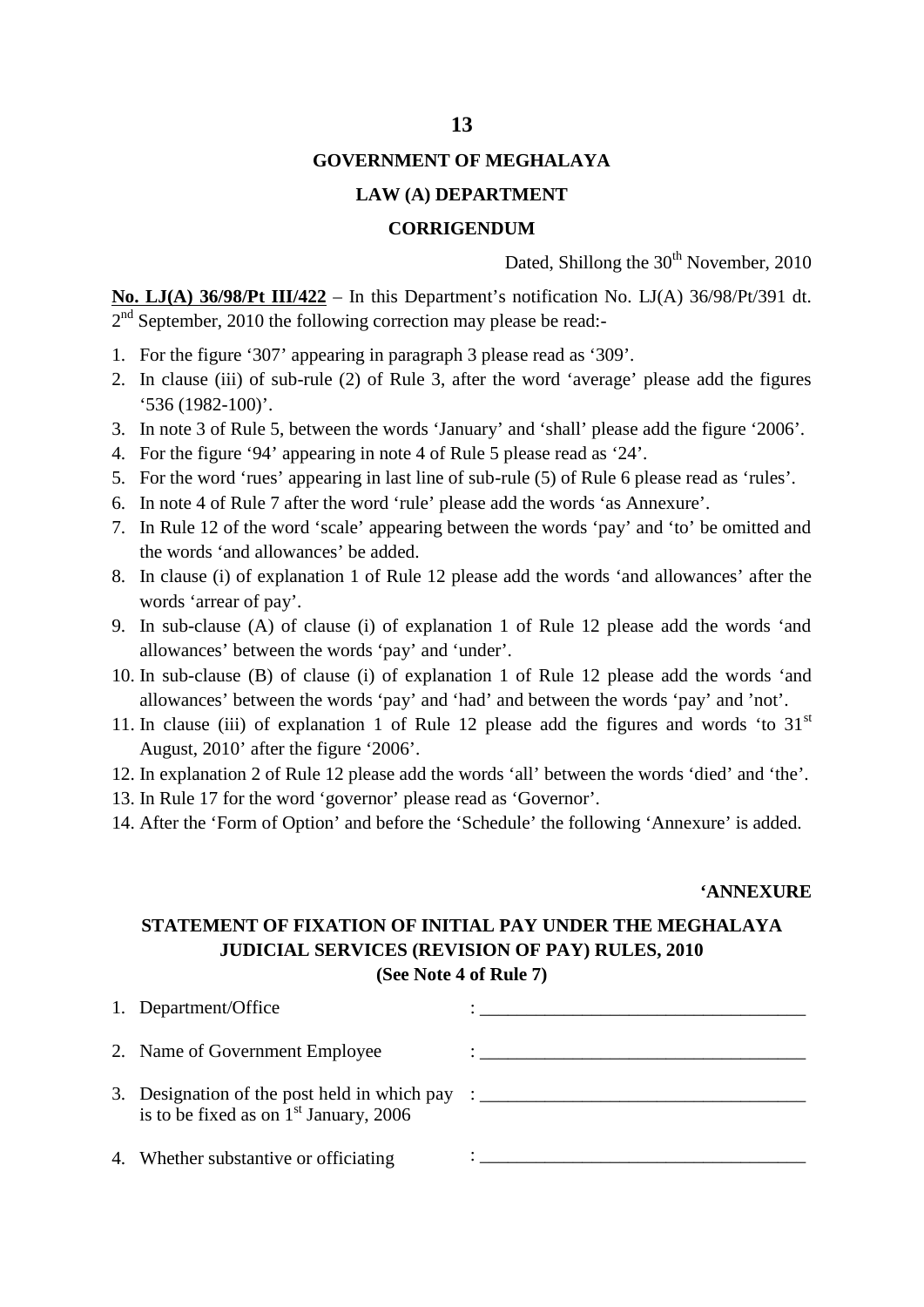|                                                                  | 14 |
|------------------------------------------------------------------|----|
| 5. Existing scale(s) of the post                                 |    |
| (excluding dearness pay)                                         |    |
| 7. Pay after multiplication by a factor of $\frac{1}{2}$<br>3.07 |    |
| corresponding to the ore-revised scale<br>shown at S. 5 above.   |    |

# **14**